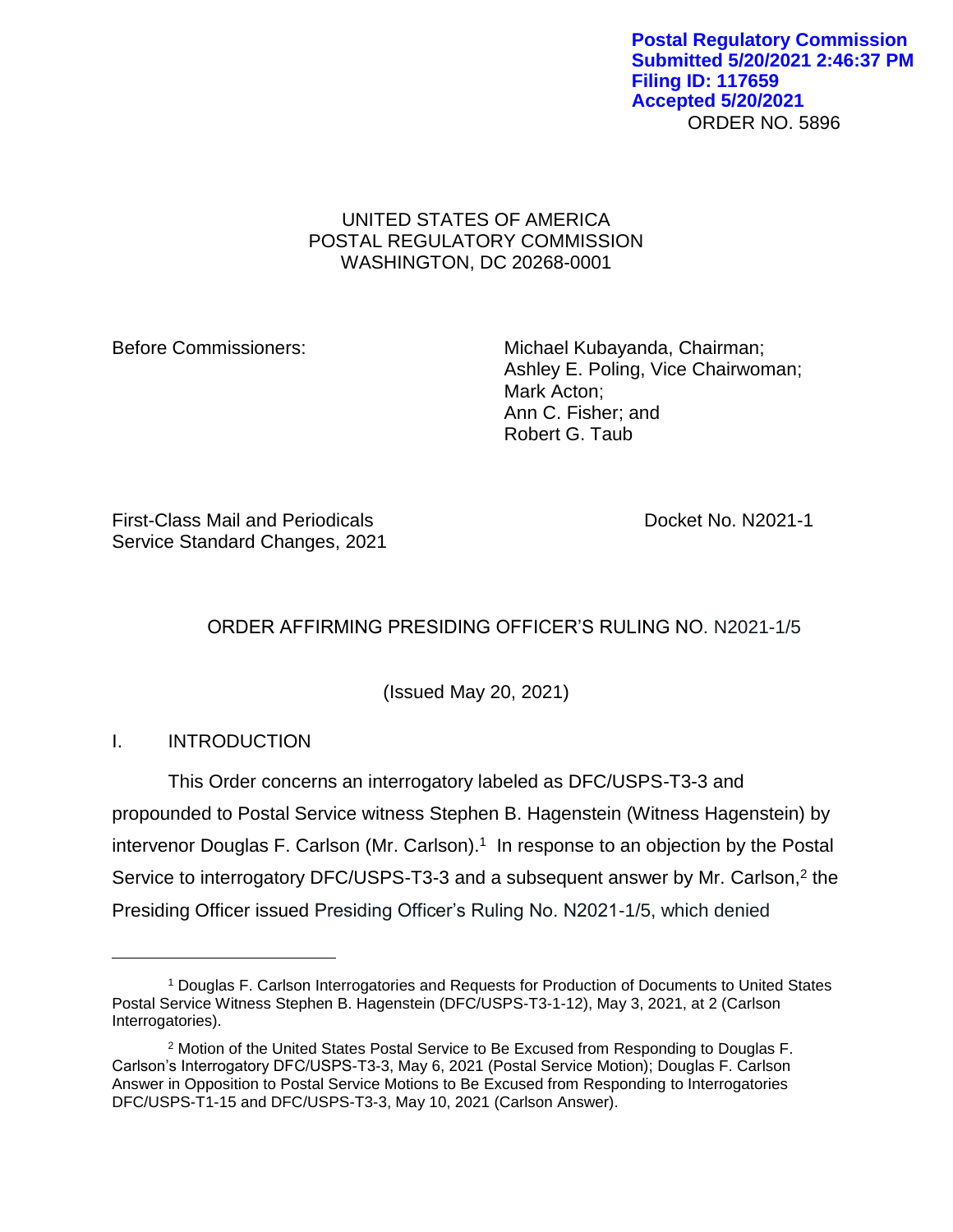$\overline{a}$ 

Mr. Carlson's request that the Presiding Officer withdraw a prior presiding officer's ruling and confirmed that the Postal Service was excused from answering interrogatory DFC/USPS-T3-3.<sup>3</sup> On May 17, 2021, Mr. Carlson filed a motion to certify POR No. 5 to the Commission and requested that the Commission direct the Postal Service to respond to interrogatory DFC/USPS-T3-3.<sup>4</sup> On May 18, 2021, the Presiding Officer certified the questions raised by the Carlson Motion to the full Commission for its consideration and disposition.<sup>5</sup> For the reasons discussed below, the Commission affirms POR No. 5 and finds the Postal Service should remain excused from answering interrogatory DFC/USPS-T3-3.

### II. BACKGROUND AND PROCEDURAL HISTORY

On April 21, 2021, the Postal Service filed a request for an advisory opinion from the Commission regarding planned changes to the service standards for First-Class Mail and end-to-end Periodicals.<sup>6</sup> To support the Request, the Postal Service included direct testimony by various witnesses, including that of Witness Hagenstein.<sup>7</sup> Discovery for parties intervening in the proceeding ensued.<sup>8</sup> On April 30, 2021, Mr. Carlson filed a notice of intervention in this proceeding, and on May 3, 2021, Mr. Carlson submitted interrogatories and requests for production of documents to Witness Hagenstein.<sup>9</sup>

<sup>3</sup> Presiding Officer's Ruling Denying Request to Withdraw Presiding Officer's Ruling No. 3, May 12, 2021, at 3 (POR No. 5).

<sup>4</sup> Douglas F. Carlson Motion to Certify Presiding Officer's Ruling No. N2021-1/5 to the Commission, May 17, 2021, at 8 (Carlson Motion).

<sup>5</sup> Presiding Officer's Ruling Certifying Presiding Officer's Ruling No. N2021-1/5 to the Commission, May 18, 2021, at 3 (POR No. 8).

<sup>6</sup> United States Postal Service Request for an Advisory Opinion on Changes in the Nature of Postal Services, April 21, 2021, at 1 (Request).

<sup>7</sup> Direct Testimony of Stephen B. Hagenstein on Behalf of the United States Postal Service (USPS-T-3), April 21, 2021.

<sup>&</sup>lt;sup>8</sup> Notice and Order on the Postal Service's Request for An Advisory Opinion on Changes in the Nature of Postal Services, April 23, 2021, at 13-14 (Order No. 5875).

<sup>9</sup> Douglas F. Carlson Notice of Intervention, April 30, 2021, at 1; Carlson Interrogatories at 2-3.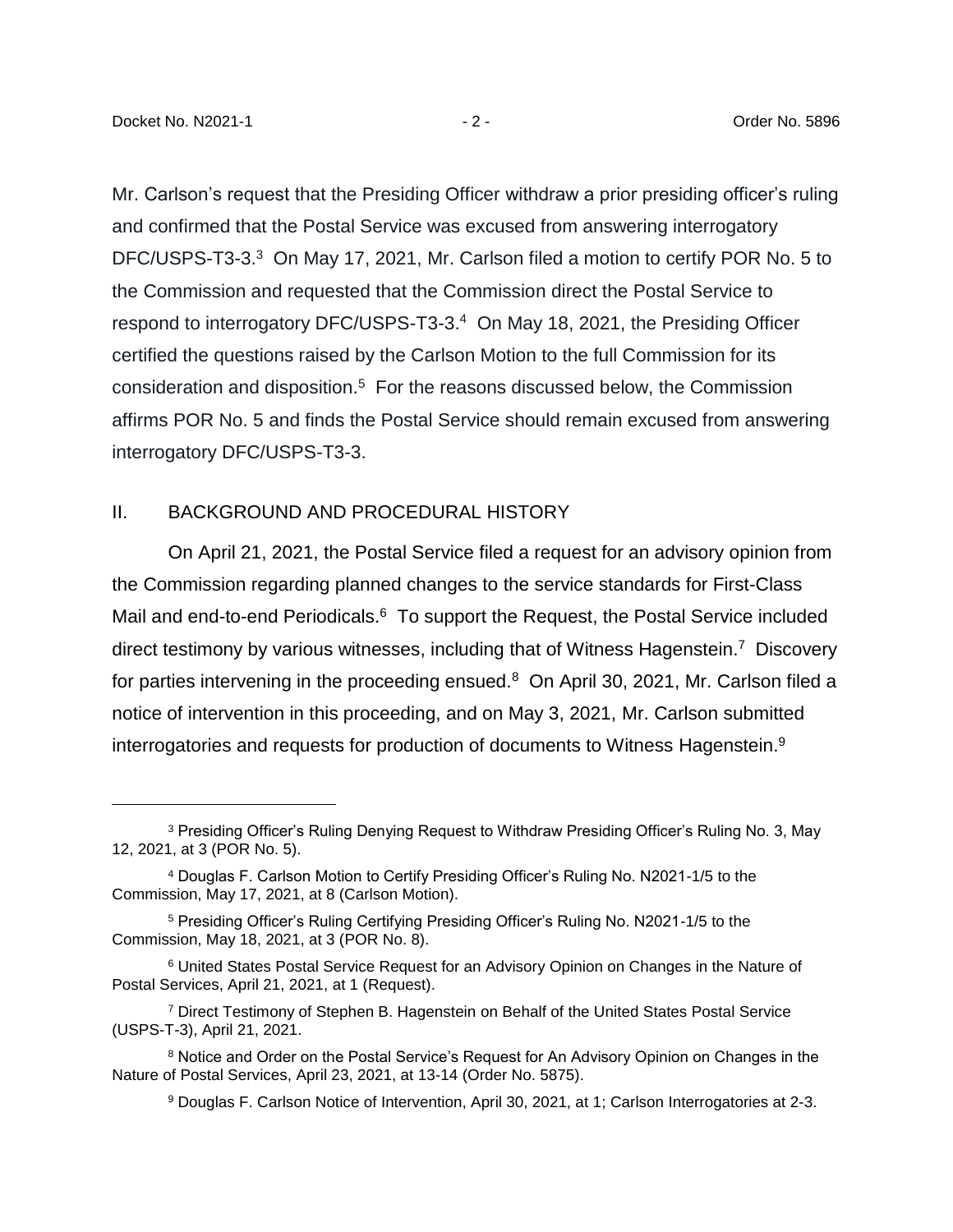Among the interrogatories to Witness Hagenstein, Mr. Carlson requested that Witness Hagenstein "[p]lease provide quarterly service performance scores for the nation, as distinct from individual districts, from 1998 to the present" in interrogatory DFC/USPS-T3-3. Carlson Interrogatories at 2. On May 6, 2021, the Postal Service filed a motion requesting to be excused from responding to interrogatory DFC/USPS-T3-3.<sup>10</sup> In the Postal Service Motion, the Postal Service moved to be excused on the grounds that the interrogatory "seeks irrelevant information" and "would impose an undue burden on the Postal Service." Postal Service Motion at 1. Specifically, the Postal Service asserted that "twenty-three years of nationwide quarterly service performance scores . . . [are] irrelevant to evaluate either the Postal Service's reasons and basis . . . [underlying its request] or whether the Postal Service satisfied the requirements articulated in 39 C.F.R. § 3020.113." *Id.* at 2. The Postal Service stated that the interrogatory is unlikely to lead to the discovery of admissible evidence, that "the decades of service performance data are irrelevant and excessive," and that the burden on the Postal Service to produce this data is "significant," estimating responding to interrogatory DFC/USPS-T3-3 "would take approximately twenty hours to complete." *Id.* at 3-5.

On May 10, 2021, the Postal Service filed responses to the outstanding Carlson Interrogatories that had not been objected to or withdrawn by Mr. Carlson.<sup>11</sup> The same day, the Presiding Officer issued Presiding Officer's Ruling No. N2021-1/3, which excused the Postal Service from answering interrogatory DFC/USPS-T3-3.<sup>12</sup> In POR No. 3, the Presiding Officer found that "quarterly service performance results since 1998

 $\overline{a}$ 

<sup>10</sup> *See generally* Postal Service Motion.

<sup>&</sup>lt;sup>11</sup> Responses of the United States Postal Service Witness Stephen B. Hagenstein to Douglas F. Carlson Interrogatories and Requests for Production of Documents DFC/USPS-T3-2, 5-12, May 10, 2021. Carlson previously withdrew the interrogatories for Witness Hagenstein labeled DFC/USPS-T3-1 and DFC/USPS-T3-4. Douglas F. Carlson Notice of Withdrawal of Certain Interrogatories and Requests for Production of Documents to the United States Postal Service, May 6, 2021, at 2.

<sup>12</sup> Presiding Officer's Ruling Excusing Postal Service from Answering DFC/USPS-T3-3, May 10, 2021, at 2 (POR No. 3).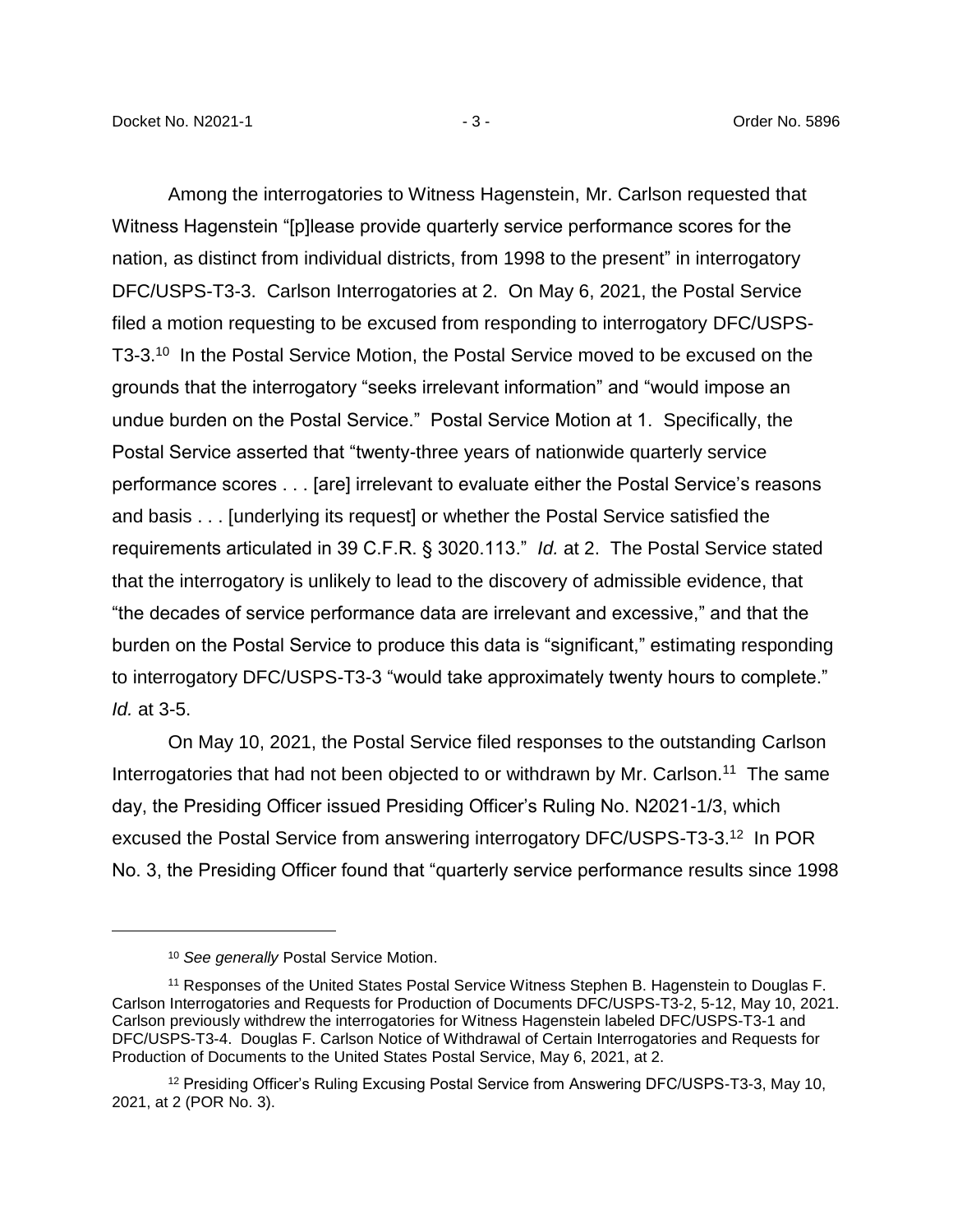are well beyond the scope of what the Commission would consider in this docket" and that some of this information is already filed with the Commission. POR No. 3 at 2. The Presiding Officer also acknowledged that "some analysis of historical service performance would be relevant to the proceeding" and therefore took official notice of the Postal Service's quarterly service reports available on the Commission's website. *Id.*

Shortly after POR No. 3 was issued, Mr. Carlson timely filed an answer in opposition to the Postal Service Motion. Carlson Answer at 1-2. In his answer, Mr. Carlson claimed that interrogatory DFC/USPS-T3-3 is intended to lead to information that will allow participants to test the Postal Service's assertion that the changes it proposes in this proceeding will allow the Postal Service "to achieve 95 percent on-time delivery by changing service standards and shifting First-Class Mail from air transportation to ground transportation." Carlson Answer at 2. Mr. Carlson alleged that changes the Postal Service made to First-Class Mail service standards in 2000 and 2001 were made with similar justifications by the Postal Service and that "[p]articipants need to analyze whether service perfor[]mance increased after the Postal Service implemented [the change] in 2000 and 2001." *Id.* Mr. Carlson stated that interrogatory DFC/USPS-T3-3 "will allow for this probative analysis before the Postal Service possibly repeats the same mistakes" and requested that the Presiding Officer withdraw POR No. 3 because the ruling was issued before Mr. Carlson's deadline to answer the Postal Service Motion expired. *Id.*

On May 12, 2021, the Presiding Officer issued POR No. 5, which denied Mr. Carlson's request to withdraw POR No. 3 and confirmed that the Postal Service remains excused from answering interrogatory DFC/USPS-T3-3. POR No. 5 at 3. In POR No. 5, the Presiding Officer considered the arguments raised in the Carlson Answer. POR No. 5 at 2, n.6. Finding Mr. Carlson's arguments "unpersuasive," the Presiding Officer explained that "[h]ow the Postal Service's service performance scores changed at a nationwide level 20 years ago are not relevant to this proceeding because the network and processing are significantly different." *Id.* at 3. He further explained that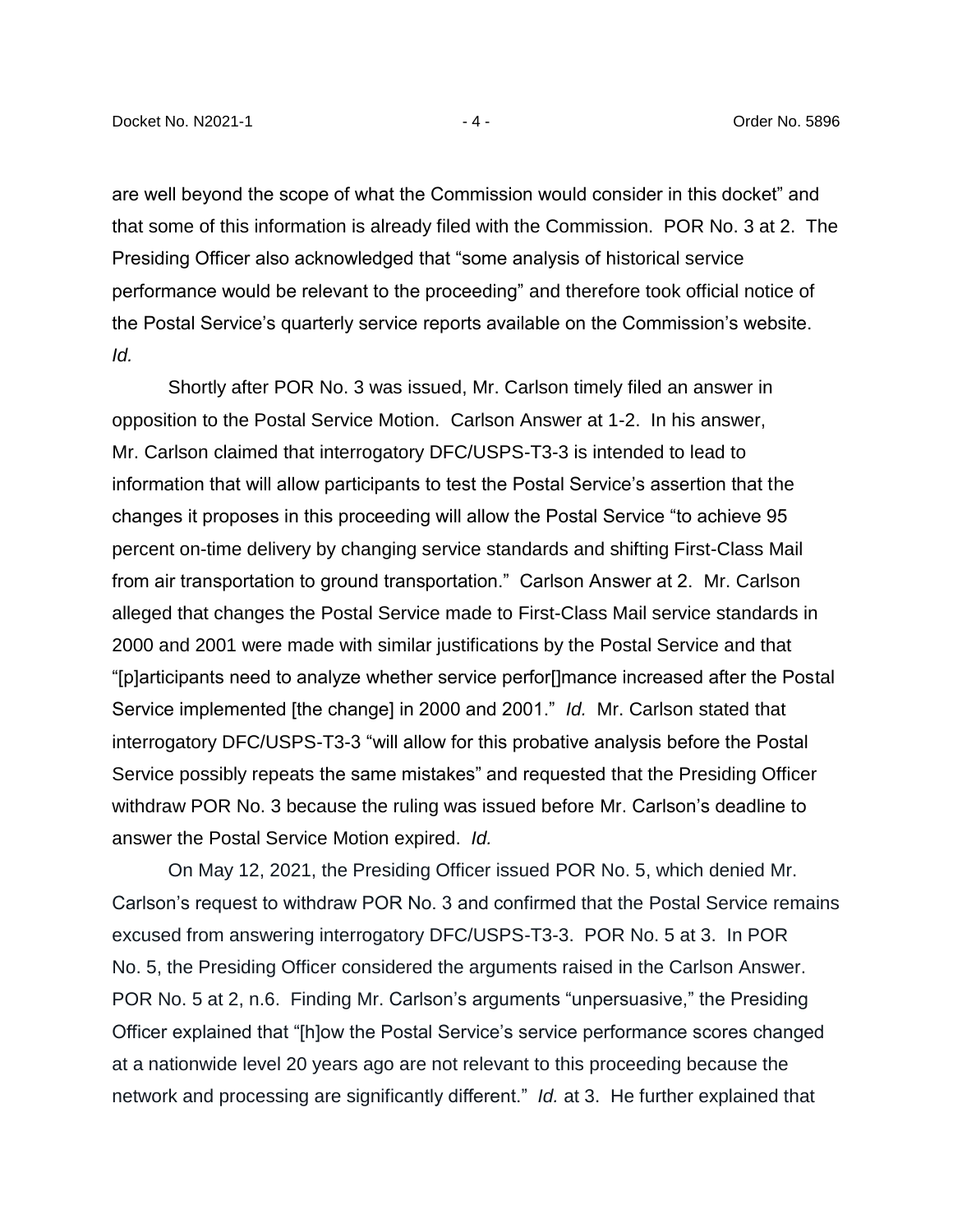"the calculation of service performance and service performance scores have changed, and the mechanisms used to compute those scores have changed." *Id.* He stated that "the quarterly reports incorporated into the record, per POR No. 3, include sufficient historical data that are more relevant to the shape of the current processing and transportation networks." *Id.*

#### III. CARLSON MOTION & POR NO. 8

On May 17, 2021, Mr. Carlson filed a motion to certify POR No. 5 to the Commission and requested that the Commission direct the Postal Service to respond to interrogatory DFC/USPS-T3-3. Carlson Motion at 8. In the motion, Mr. Carlson raises two questions he argues should be certified to the Commission and provides arguments to support his claims that POR No. 5 should be reversed and that the Postal Service should be required to respond to interrogatory DFC/USPS-T3-3.

The first question raised by Mr. Carlson is "whether service performance scores from 1998 to the present are relevant." *Id.* at 4. In support of his view that the historical service performance scores are relevant to this proceeding, Mr. Carlson states that the Postal Service's main justification for its proposal in this proceeding is that reducing service standards would both reduce costs and improve reliability. *Id.* According to Mr. Carlson, "[t]he Postal Service's claim that slower and more reliable service is better than fast service is not new." *Id.* Mr. Carlson asserts that in 2000 and 2001, the Postal Service changed service standards and suggested at the time "that slower but more consistent delivery was better than fast delivery." *Id.* Mr. Carlson alleges that the changes currently being proposed by the Postal Service are "a re-run of the changes . . . implemented in 2000 and 2001" and as such "[p]articipants in this docket . . . are entitled to discover and submit evidence evaluating whether a change in service standards two decades ago . . . produced the increase in consistency, or reliability, that the Postal Service promised." *Id.* at 5.

Mr. Carlson also asserts the Presiding Officer "is mistaken" in the facts he used to support his decision. *Id.* Specifically, Mr. Carlson disagrees that the network and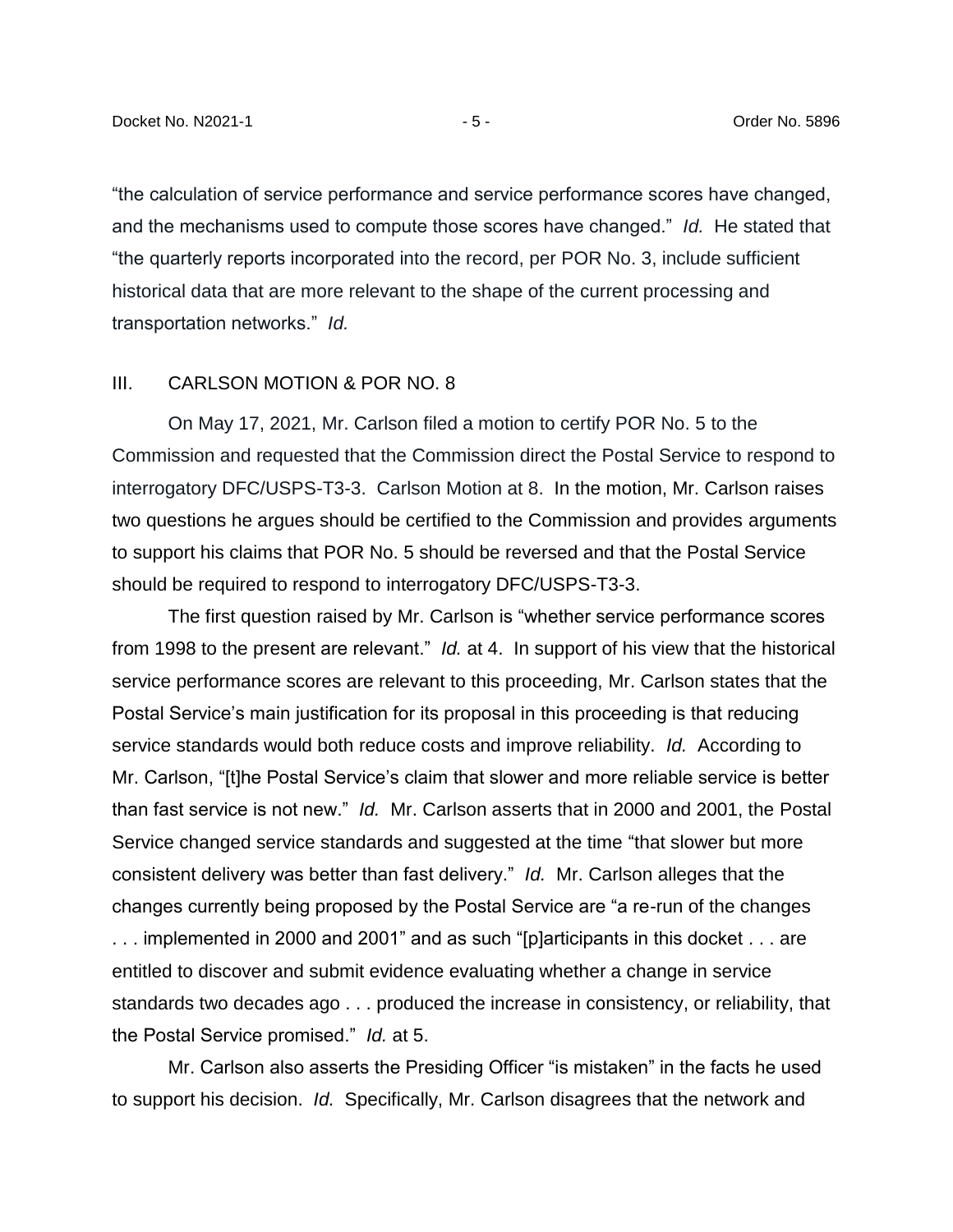processing are materially different now than in 2000 and 2001, particularly with regard to the reliability of air and surface transportation and letter mail processing. *Id.* at 5-6. Mr. Carlson also states that the Presiding Officer's point about critical entry times is "unclear" because "[t]he fact that these times may have changed does not in any way undermine the evaluation of service performance before and after the changes in 2000 and 2001." *Id.* at 6. Mr. Carlson also criticizes the Presiding Officer's statement about service performance measurement comparability, stating that Mr. Carlson's intended historical analysis would compare External First-Class Measurement (EXFC) scores to EXFC scores and thus compare scores derived from the same measurement system. *Id.* at 7. Mr. Carlson also takes issue with the Postal Service's allegations of burden, concluding that "this amount of effort is trivial compared to the permanent loss of mail service that the Postal Service's proposal in this docket would cause." *Id.*

The second question raised by Mr. Carlson in his motion is whether POR No. 5 denied him "due process or violated the Administrative Procedure Act." *Id.* Citing to 5 U.S.C. § 556(d), Mr. Carlson states that the Administrative Procedure Act requires a hearing that allows for "such cross-examination as may be required for a full and true disclosure of the facts." *Id.* Mr. Carlson alleges that 39 C.F.R. § 3020.105(b)(2) provided him until May 10, 2021 to respond to the Postal Service Motion. *Id.* at 1. Mr. Carlson asserts that because the Presiding Officer issued POR No. 3 granting the Postal Service Motion before Mr. Carlson's response period had expired, the "premature ruling was a clear violation of [his] right to due process in this proceeding." *Id.* at 2. Further, Mr. Carlson asserts that the Presiding Officer "cited purported facts that are not in the record in this proceeding, that were not offered by either party during the discovery dispute, that are not subject to official notice, and that are not in the Postal Service's direct case." *Id.* at 7. Mr. Carlson alleges he was not provided an opportunity to rebut the Presiding Officer. *Id.* at 7-8.

On May 18, 2021, the Presiding Officer certified the questions raised by the Carlson Motion to the Commission for its consideration and disposition. POR No. 8 at 3.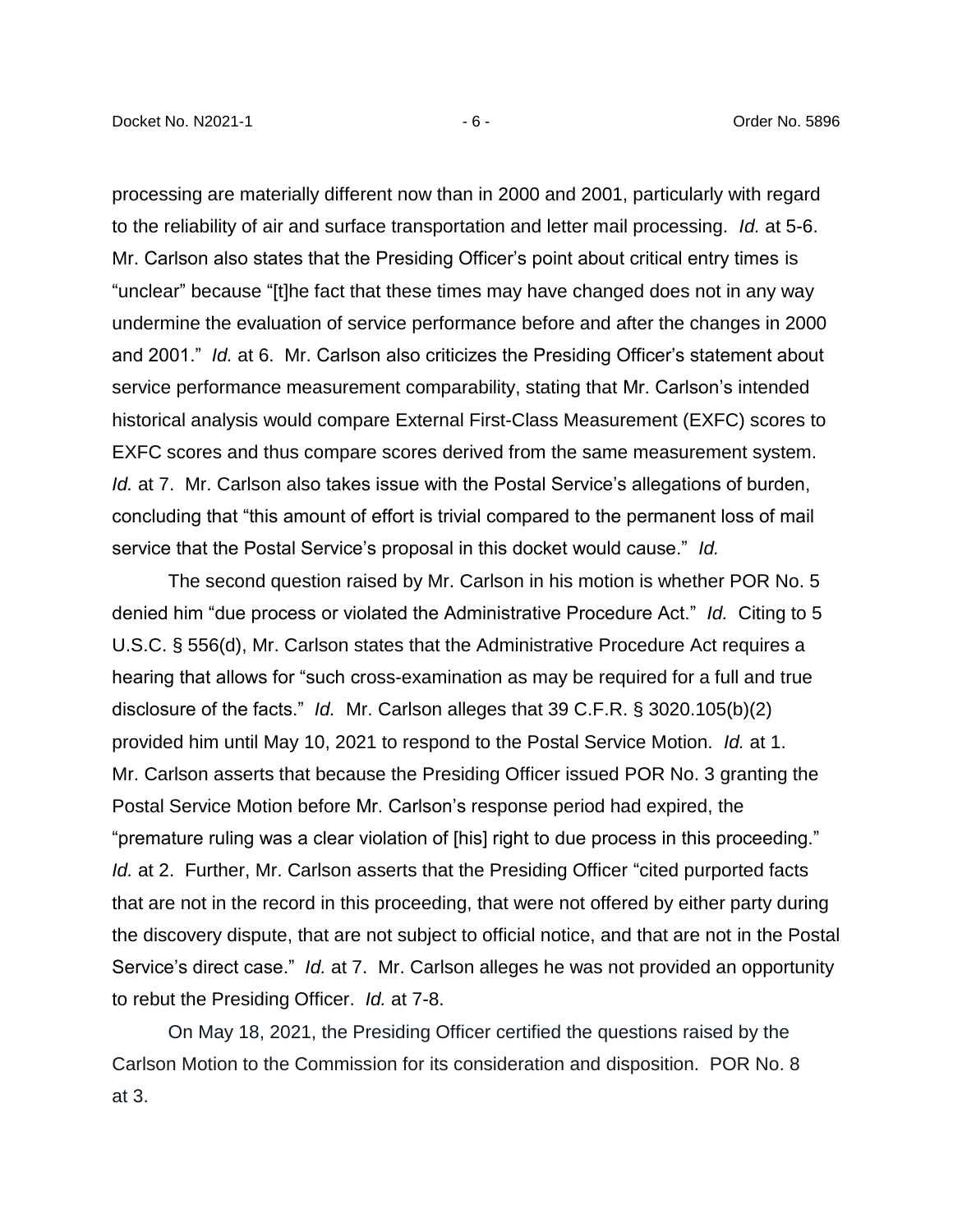#### IV. COMMISSION ANALYSIS

Two questions raised by the Carlson Motion have been certified to the Commission for disposition: (1) whether service performance scores from 1998 to the present are relevant to the instant proceeding; and (2) whether POR No. 5 denied Mr. Carlson due process or violated the Administrative Procedure Act. Carlson Motion at 4, 7; POR No. 8 at 3.

As the Commission stated in Order No. 5875, "Docket No. N2021-1 is limited in scope to the specific changes proposed by the Postal Service in its Request." Order No. 5875 at 8. In accordance with the Commission's regulations, "[a]dvisory opinions shall address the specific changes proposed by the Postal Service in the nature of postal services." 39 C.F.R. § 3020.102(b). Interrogatory DFC/USPS-T3-3 seeks "quarterly service performance scores for the nation, as distinct from individual districts, from 1998 to the present." Carlson Interrogatories at 2. Mr. Carlson asserts that he intends to use service performance data from both before and after the 2000 and 2001 changes to service standards to assess whether the Postal Service's main justification in this proceeding that reducing service standards would improve reliability is justifiable. Carlson Motion at 4. He claims that the changes currently being proposed by the Postal Service are "a re-run of the changes . . . implemented in 2000 and 2001" and that he should be "entitled to discover and submit evidence evaluating whether a change in service standards two decades ago . . . produced the increase in consistency, or reliability, that the Postal Service promised." *Id.* at 5.

Generally, when there is a discovery dispute, the propounding party must establish the relevance of the discovery request. In this case, Mr. Carlson has failed to show the data he seeks and the purpose for which he seeks it is relevant to the instant proceeding. While comparing EXFC scores generated between 1998 and 2018 would use the same measurement system (*see* Carlson Motion at 7), the Commission finds that the over-20-year-old data that Mr. Carlson seeks to discover is not relevant to this proceeding for several reasons. First, even if the data were to show that service performance reliability decreased after the Postal Service implemented the changes in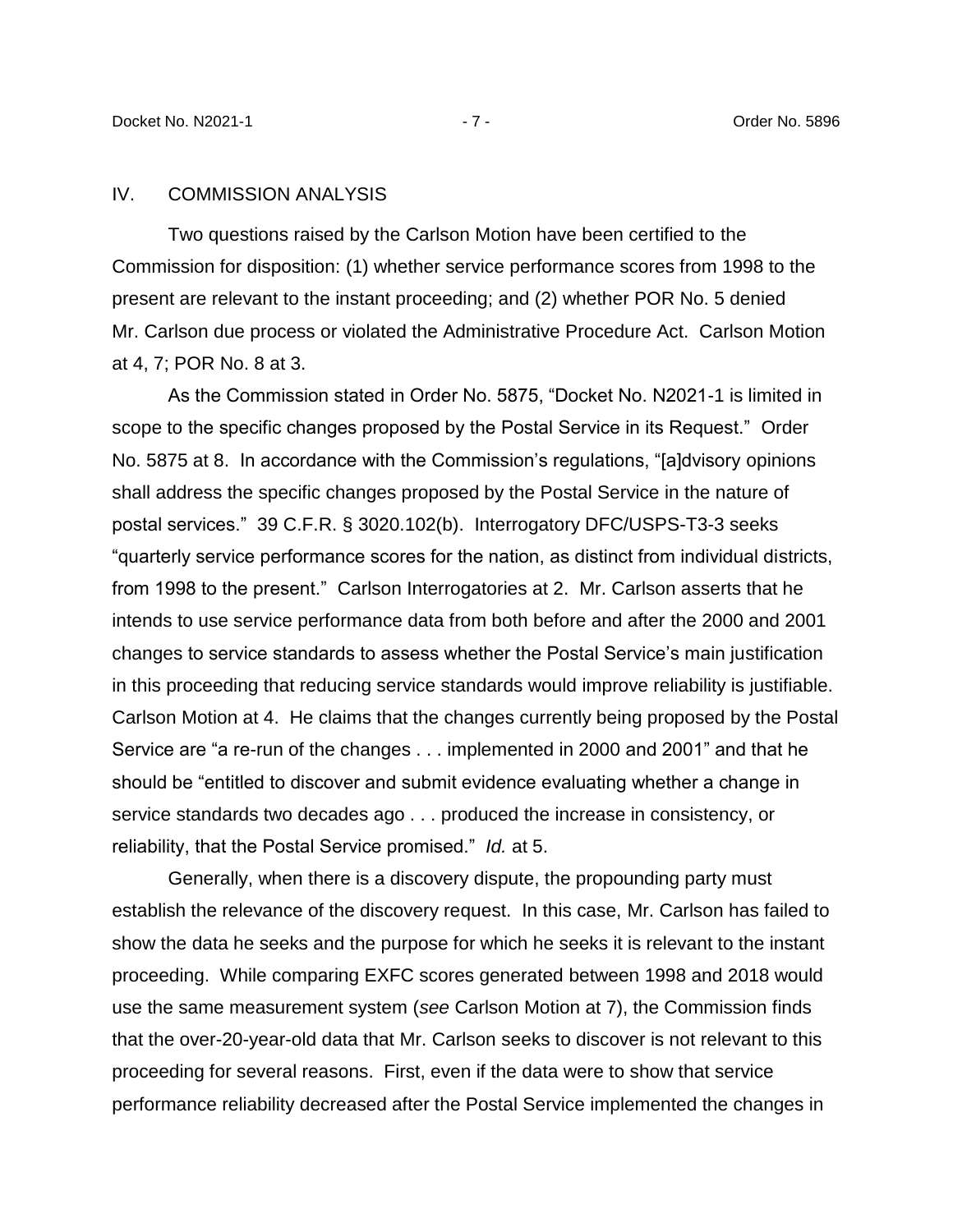$\overline{a}$ 

2000 and 2001, the Commission does not see the relevance of a change made over 20 years ago and its immediate aftermath to the current proposal before the Commission. That is to say, even if reliability did decrease after the 2000 and 2001 changes, there would be nothing from data Mr. Carlson seeks that would show a similar decrease is likely to occur as a result of the changes the Postal Service is proposing in this docket over 20 years later. Second, even if the data were to show that service reliability decreased following the 2000 and 2001 changes, the data would not show the reasons for such a decrease, and tying any such decrease to the changes in service standards would be speculative at best. In short, the Commission finds that interrogatory DFC/USPS-T3-3 seeks stale historical data that is disconnected from the specific proposal currently before the Commission.

The Commission also notes long-established concerns with service performance data that predate the Postal Accountability and Enhancement Act of 2006 (PAEA).<sup>13</sup> Prior to the PAEA, "the Postal Service had internal delivery service standards for major types of mail, but lacked statutory guidance on how to establish delivery standards and did not measure and report its delivery performance for most types of mail." FY 2020 ACD at 96 (citing GAO-06-733 at 2-4). As the Government Accountability Office (GAO) found in 2006, delivery standards were not reflective of "significant changes in the way that mail [was] prepared and delivered" and that "outdated standards [were] unsuitable as benchmarks for . . . measuring delivery performance, or improving . . . oversight, and accountability." GAO-06-733 at 3. At the time, GAO noted that "less than one-fifth of total mail volume [was] measured" and that "transparency with regard to . . . [the Postal Service's] overall performance in timely mail delivery [was] limited." *Id.* at 4. While the Postal Service concentrated service performance measurement on single-piece First-Class Mail, GAO found that "[n]o representative measures of delivery performance—

<sup>13</sup> *See* Annual Compliance Determination Report, Fiscal Year 2020, March 29, 2021, at 96 (FY 2020 ACD) (citing United States Government Accountability Office, Report No. GAO-06-733, U.S. Postal Service: Delivery Performance Standards, Measurement, and Reporting Need Improvement, published July 2006, at 2-4, available at *https://www.gao.gov/assets/gao-06-733.pdf* (GAO-06-733)).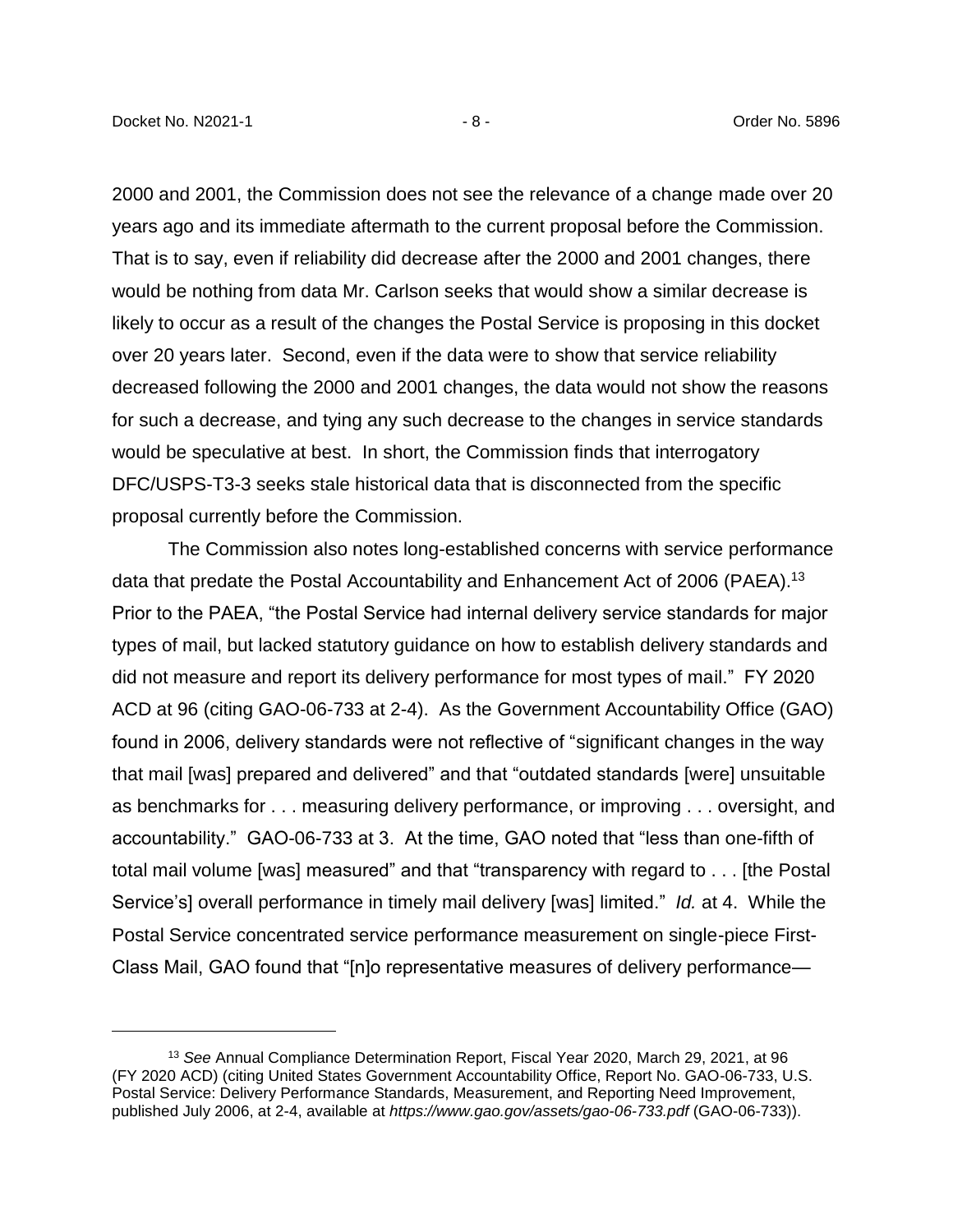$\overline{a}$ 

measures that can be generalized to an entire class or major type of mail—exist[ed] for . . . bulk First-Class Mail . . . [or] Periodicals . . ." *Id.* The PAEA authorized the Commission to prescribe, by regulation, how the Postal Service would report on the newly created service performance standards. 14 After the PAEA was enacted, it took a number of years for the measurement systems to mature and significant improvements in service performance measurement were achieved.<sup>15</sup> Given the concerns about service performance data that predate the PAEA and the lack of oversight and accountability over such data compared to more recent, post-PAEA service

<sup>14</sup> *See* 39 U.S.C. § 3652(a), (d-e). Additionally, the PAEA mandated that the United States Postal Service Office of Inspector General perform the critical task of "regularly audit[ing] the data collection systems and procedures utilized in collecting information and preparing such report [on measures of the quality of service]" and required those audits to be submitted to the Commission. 39 U.S.C. § 3652(a).

<sup>15</sup> *See* Docket No. PI2015-1, Order Approving Use of Internal Measurements Systems, July 5, 2018, at 13, n.31 (Order No. 4697); Docket No. PI2015-1, Errata to Order No. 4697, August 21, 2018 (Order No. 4771); *see also* Docket No. PI2008-1, Order Concerning Proposals for Internal Service Standards Measurement Systems, November 25, 2008, at 1-2 (Order No. 140) (approving the Postal Service's request to proceed with the development (and eventual use) of internal service measurements based on Intelligent Mail Barcode (IMb) data to track service performance of bulk letters and flats as well as using the DelTrak- and Red Tag-based systems as an interim solution for Periodicals); Docket No. RM2009-11, Notice of Proposed Rulemaking on Periodic Reporting of Service Performance Measurements and Customer Satisfaction, September 2, 2009, at 2 (Order No. 292) (recognizing the transitional needs of the Postal Service and acknowledging that total compliance with the reporting requirements would not be possible until the measurement systems provided accurate, reliable, and representative data); Docket No. RM2009-11, Order Establishing Final Rules Concerning Periodic Reporting of Service Performance Measurements and Customer Satisfaction, May 25, 2010, at 25-26 (Order No. 465) (finalizing service performance reporting requirements and acknowledging that the capabilities of the measurement systems would continue to evolve); United States Postal Service, Office of Inspector General, Service Performance Measurement Data – Commercial Mail Audit Report, CRR-AR-11-003, September 6, 2011, at 3, 13, available at

*https://www.uspsoig.gov/sites/default/files/document-library-files/2015/CRR-AR-11-003.pdf* (determining that the process used to obtain service performance scores for commercial mail was "not effective" due to "significant data quantity, accuracy, and reliability issues," based on an interim audit conducted from November 2010 through September 2011); United States Postal Service, Office of Inspector General, Service Performance Measurement Data – Commercial Mail Audit Report, CRR-AR-12-005, June 25, 2012, at 3, 11, available at *https://www.uspsoig.gov/sites/default/files/document-library-files/2015/CRR-AR-12-005.pdf* (reviewing the actions of the Postal Service taken to address the issues identified in OIG Rep. No. CRR-AR-11-003 and concluding that service performance measurement data for mail measured with Full Service Intelligent Mail barcodes (IMbs) were "generally reliable," based on audit conducted from July 2011 through June 2012); Docket No. PI2016-1, Order Enhancing Service Performance Reporting Requirements and Closing Docket, August 26, 2016, at 1-3 (Order No. 3490) (enhancing the reporting requirements imposed on the Postal Service in continuation of the Commission's monitoring of service performance and assessment of the accuracy, reliability, and representativeness of the underlying data).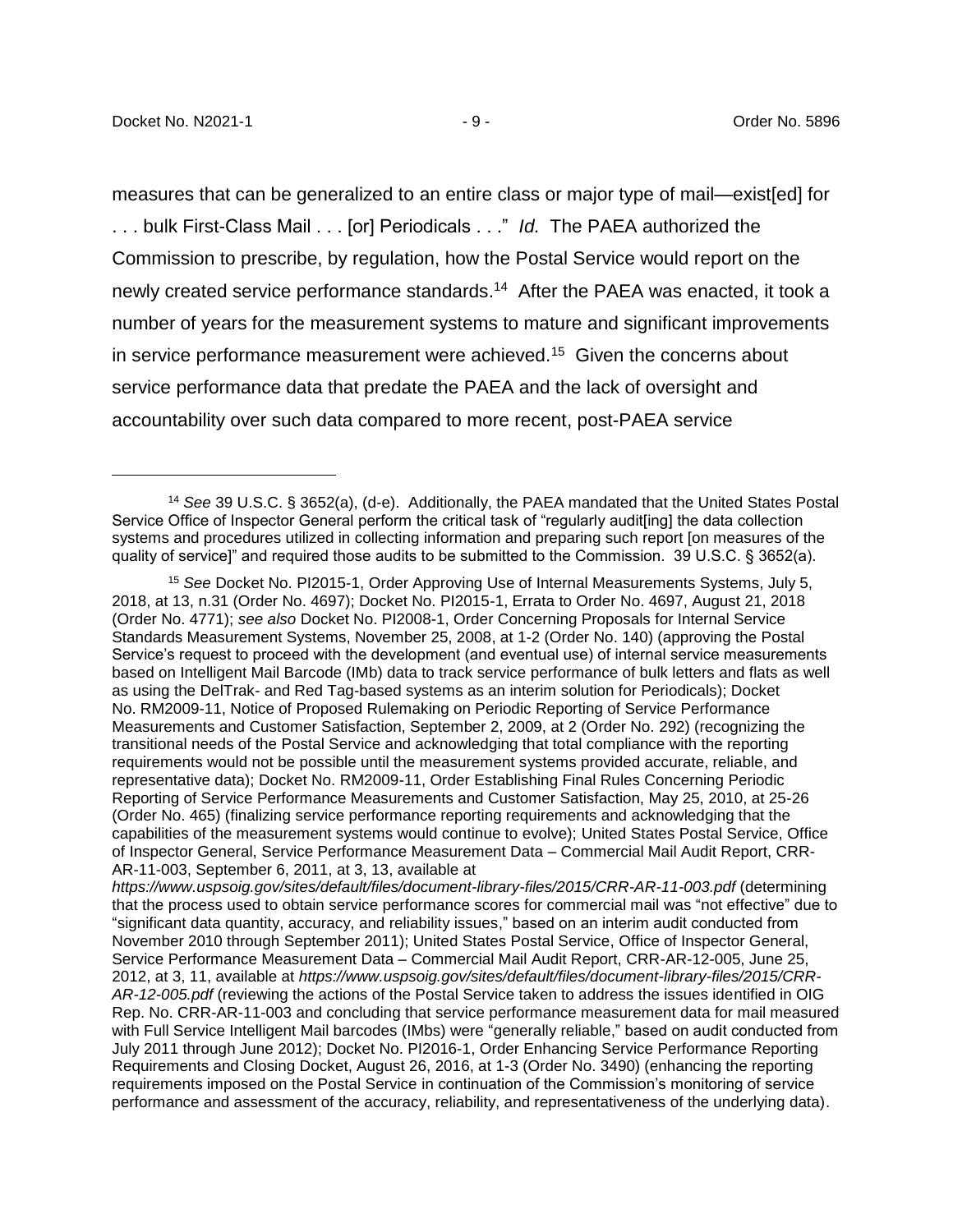performance data regulated by Commission, the Commission notes that much of the data sought by interrogatory DFC/USPS-T3-3 raises questions concerning the accuracy and robustness of such data. Given these limitations, the Commission agrees with the Presiding Officer's decision to take official notice of the Postal Service's quarterly service reports available on the Commission's website. *See* POR No. 3 at 2.

With regard to the second question raised by the Carlson Motion, the Commission finds that POR No. 5 neither denied Mr. Carlson due process nor violated the Administrative Procedure Act. *See* Carlson Motion at 7; POR No. 8 at 3. Mr. Carlson's due process concerns stem from the fact that the Presiding Officer granted the Postal Service Motion before Mr. Carlson's response period had expired, which Mr. Carlson claims "was a clear violation of . . . [his] right to due process in this proceeding." Carlson Motion at 2. Mr. Carlson is correct that the Presiding Officer issued POR No. 3 before Mr. Carlson's response period pursuant to 39 C.F.R. § 3020.105(b)(2) had expired. However, any harm caused by the premature issuance of POR No. 3 was cured by the Presiding Officer's consideration of the Carlson Answer in POR No. 5. In POR No. 5, the Presiding Officer expressly considered the arguments raised by Mr. Carlson in the Carlson Answer and entertained Mr. Carlson's request that POR No. 3 be withdrawn. POR No. 5 at 2, n.6. Ultimately, the Presiding Officer found Mr. Carlson's substantive arguments unpersuasive, but that was not until after Mr. Carlson's arguments were considered by the Presiding Officer. *Id.* at 3. Mr. Carlson's substantive arguments have also been further considered by the Commission as a whole in this Order, thereby further discounting his claims of denial of due process.

Mr. Carlson also asserts that the Presiding Officer "cited purported facts that are not in the record in this proceeding, that were not offered by either party during the discovery dispute, that are not subject to official notice, and that are not in the Postal Service's direct case" and claims that he was not provided an opportunity to rebut the Presiding Officer. Carlson Motion at 7-8. However, the Carlson Motion provides extensive rebuttal related to these points. *Id.* at 4-8. Given that the Presiding Officer